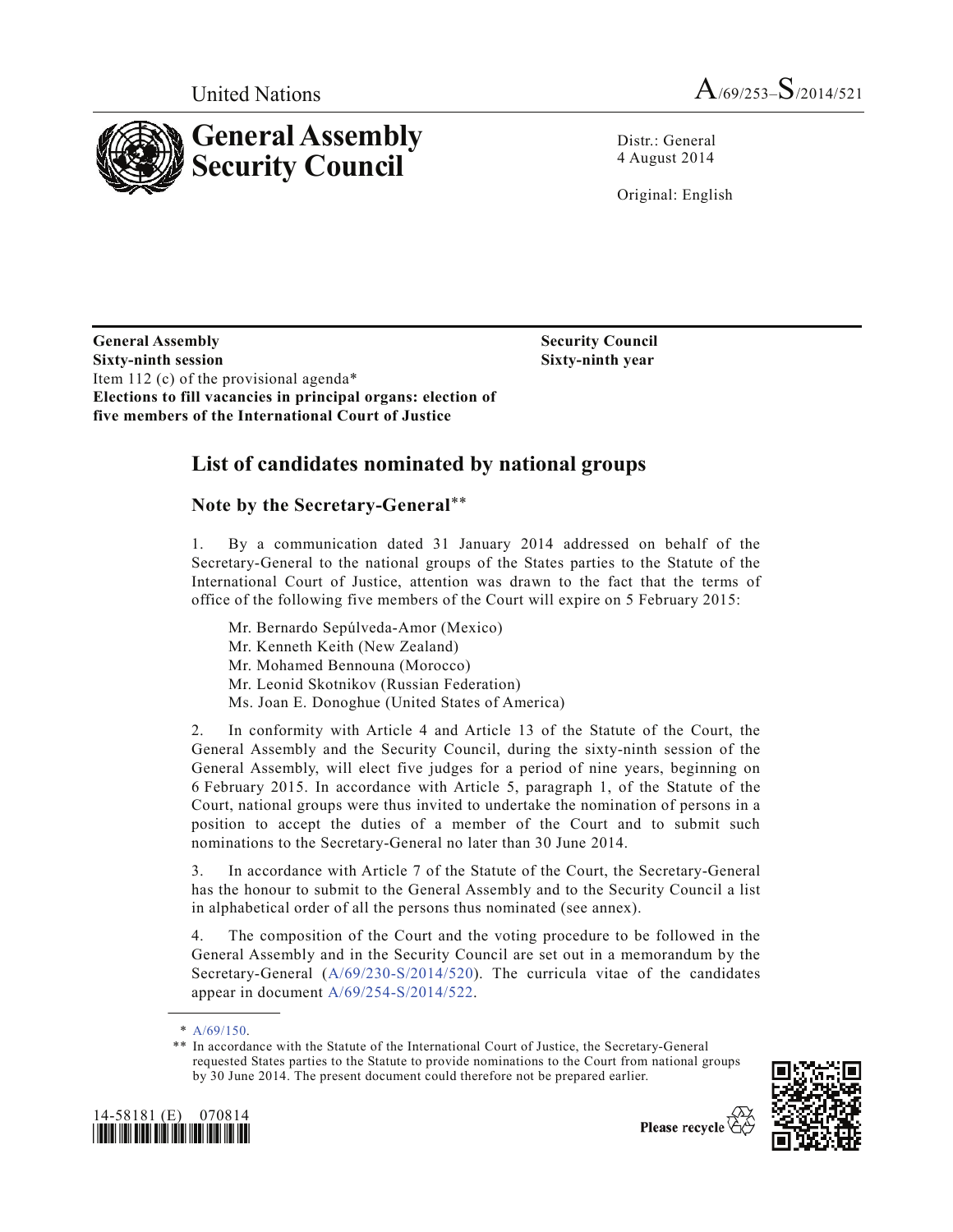## **Annex**

| Name and nationality                                     | Nominated by the national group of |
|----------------------------------------------------------|------------------------------------|
| Agatt, Jemal (Mauritania)                                | Mauritania                         |
| Arivony, Eugénie Liliane (Madagascar)                    | Madagascar                         |
| Bennouna, Mohamed (Morocco)                              | Argentina                          |
|                                                          | China                              |
|                                                          | Denmark                            |
|                                                          | Finland                            |
|                                                          | France                             |
|                                                          | Iceland                            |
|                                                          | Morocco                            |
|                                                          | Norway                             |
|                                                          | Peru                               |
|                                                          | <b>Russian Federation</b>          |
|                                                          | Spain                              |
| Bula-Bula, Sayeman (Democratic<br>Republic of the Congo) | Democratic Republic of the Congo   |
| Cerutti, Susana Ruiz (Argentina)                         | Argentina                          |
|                                                          | Australia                          |
|                                                          | <b>Brazil</b>                      |
|                                                          | Colombia                           |
|                                                          | France                             |
|                                                          | Germany                            |
|                                                          | Greece                             |
|                                                          | Iceland                            |
|                                                          | Morocco                            |
|                                                          | Peru                               |
|                                                          | Spain                              |

## **List of candidates nominated by national groups**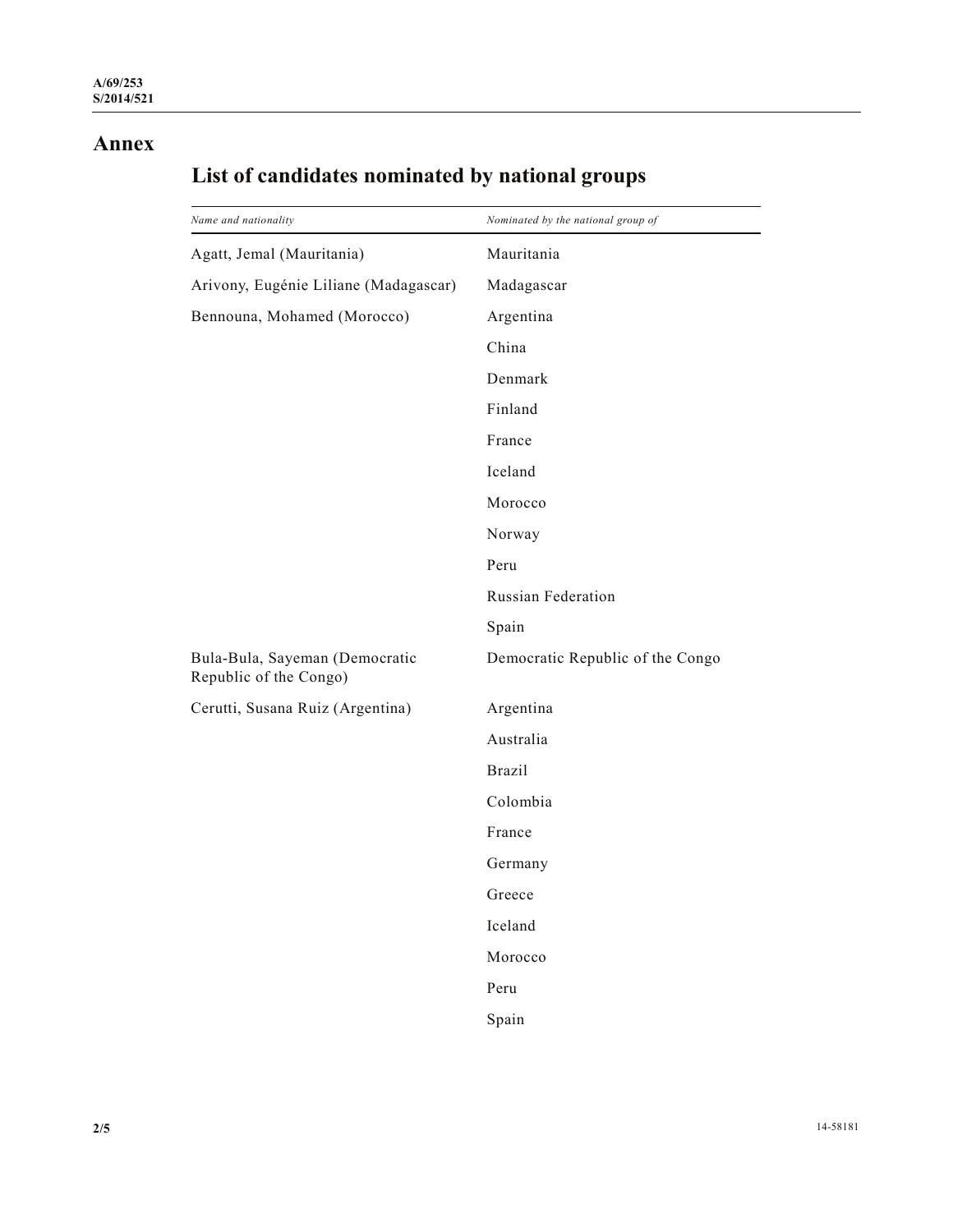| Name and nationality                | Nominated by the national group of                      |
|-------------------------------------|---------------------------------------------------------|
| Crawford, James Richard (Australia) | Argentina                                               |
|                                     | Australia                                               |
|                                     | Austria                                                 |
|                                     | Canada                                                  |
|                                     | China                                                   |
|                                     | Colombia                                                |
|                                     | Costa Rica                                              |
|                                     | Croatia                                                 |
|                                     | Denmark                                                 |
|                                     | Finland                                                 |
|                                     | Germany                                                 |
|                                     | Greece                                                  |
|                                     | Iceland                                                 |
|                                     | Italy                                                   |
|                                     | Malaysia                                                |
|                                     | Malta                                                   |
|                                     | Mexico                                                  |
|                                     | Morocco                                                 |
|                                     | Netherlands                                             |
|                                     | New Zealand                                             |
|                                     | Norway                                                  |
|                                     | Poland                                                  |
|                                     | Slovakia                                                |
|                                     | Sweden                                                  |
|                                     | Thailand                                                |
|                                     | United Kingdom of Great Britain and<br>Northern Ireland |
|                                     | Viet Nam                                                |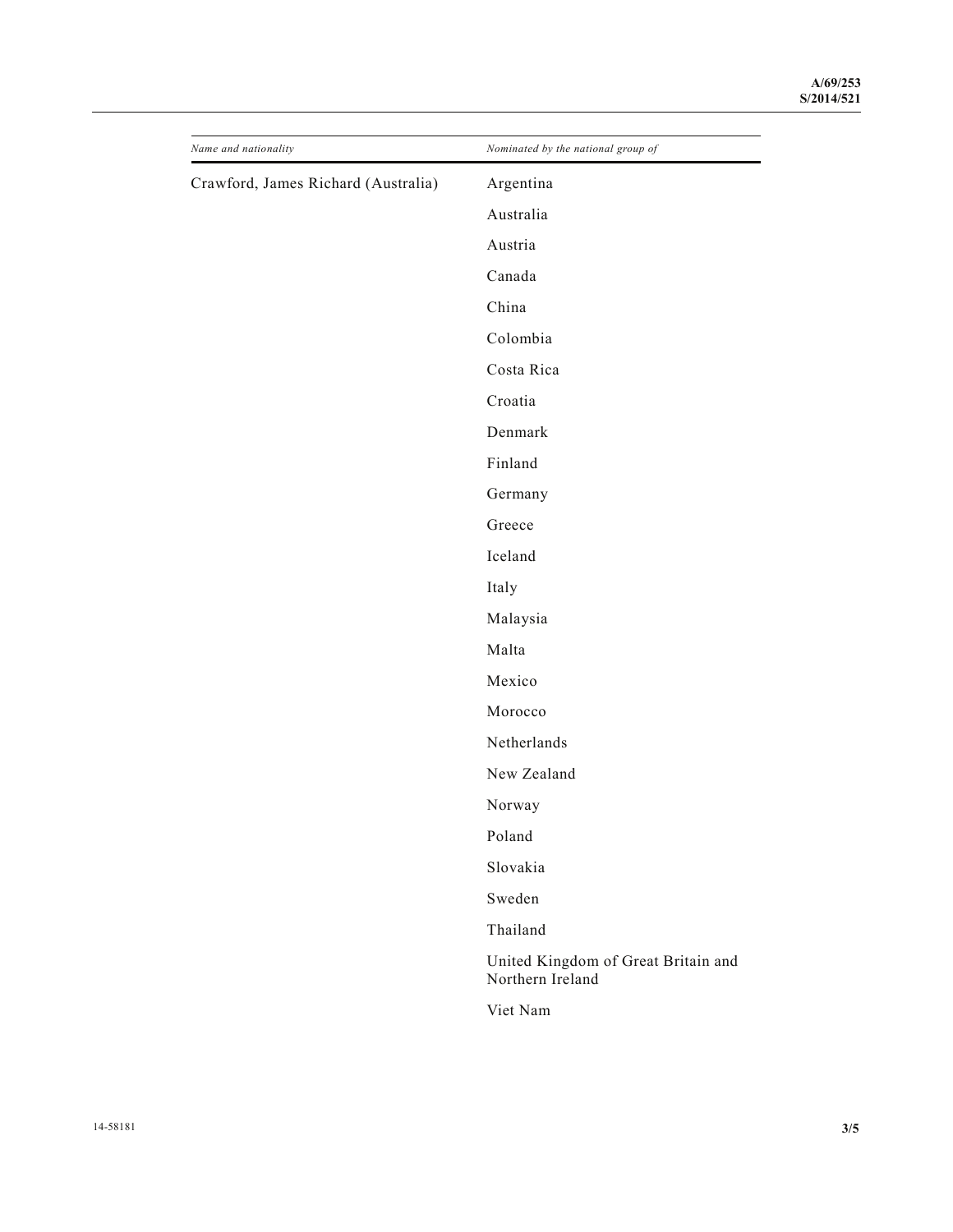| Name and nationality                            | Nominated by the national group of                      |
|-------------------------------------------------|---------------------------------------------------------|
| Donoghue, Joan E. (United States of<br>America) | Australia                                               |
|                                                 | Austria                                                 |
|                                                 | Canada                                                  |
|                                                 | China                                                   |
|                                                 | Colombia                                                |
|                                                 | Denmark                                                 |
|                                                 | France                                                  |
|                                                 | Greece                                                  |
|                                                 | Iceland                                                 |
|                                                 | Ireland                                                 |
|                                                 | Italy                                                   |
|                                                 | Mexico                                                  |
|                                                 | Netherlands                                             |
|                                                 | New Zealand                                             |
|                                                 | Norway                                                  |
|                                                 | Peru                                                    |
|                                                 | Republic of Korea                                       |
|                                                 | Russian Federation                                      |
|                                                 | Slovakia                                                |
|                                                 | Sweden                                                  |
|                                                 | United Kingdom of Great Britain and<br>Northern Ireland |
|                                                 | United States of America                                |
| Gevorgian, Kirill (Russian Federation)          | <b>Belarus</b>                                          |
|                                                 | China                                                   |
|                                                 | Colombia                                                |
|                                                 | France                                                  |
|                                                 | Greece                                                  |
|                                                 | Japan                                                   |